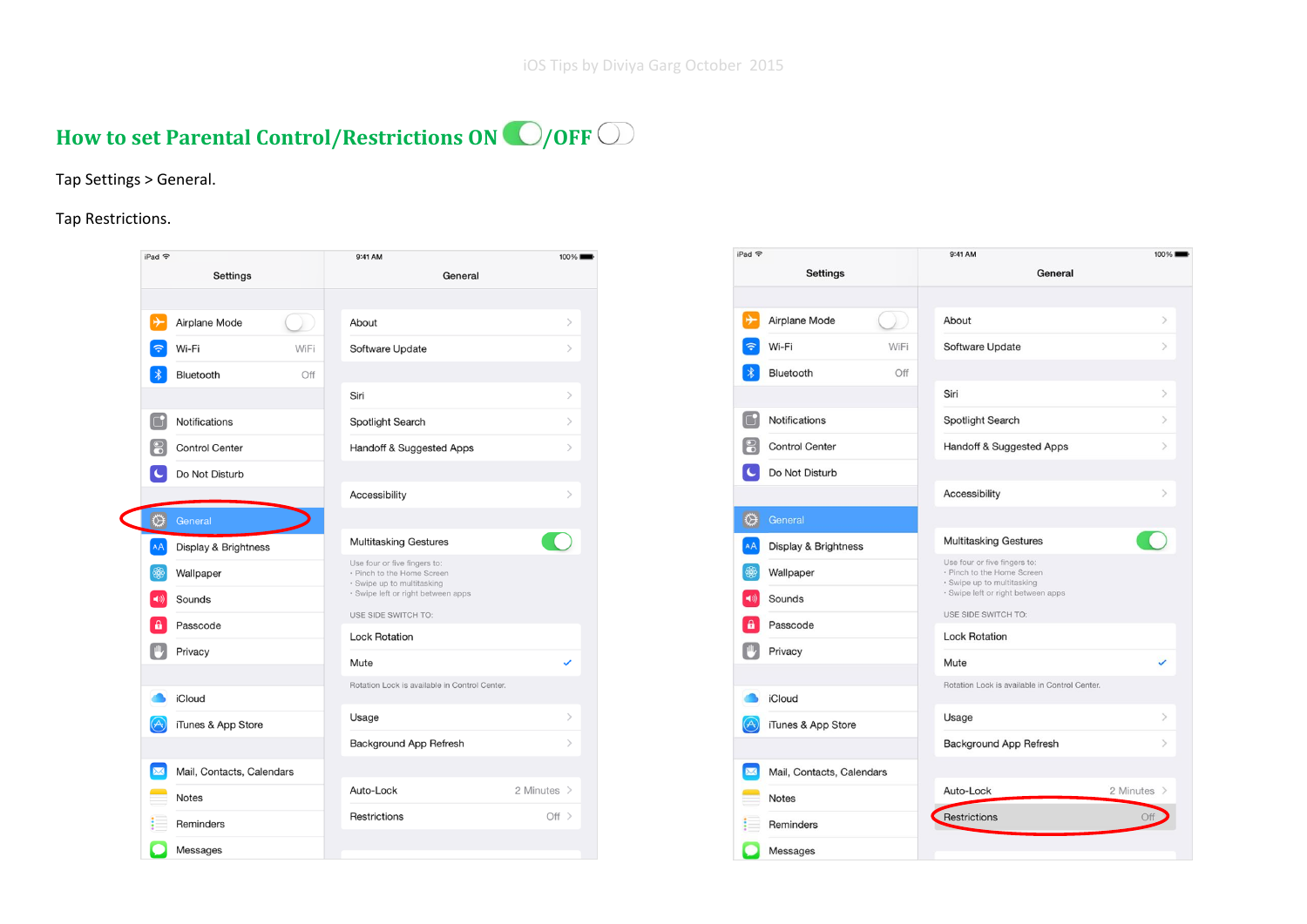Tap Enable Restrictions and enter a passcode. You'll need this passcode to change your settings or turn off Restrictions.

Please try to keep a memorable passcode as if you lose or forget your Restrictions passcode, you'll need to erase your device and then set it up as a new device to remove the passcode. Restoring the device won't remove the passcode.



### **See what you can restrict**

When an option is on, or you see a checkmark next to an item, that means you're allowing access to that item. Turn options off to restrict access.

#### **Apps and features**

Turning Off  $\Box$  In-App Purchases, Installing apps, Deleting apps will stop anyone from accidentally purchasing and installing new apps or making in-app purchases or deleting apps.

#### **Types of content**

Ratings - select UK to automatically apply the appropriate content ratings for UK Music and podcasts - Clean Apps  $-9+$ 

Websites – Limit adult Content

If you don't use Touch ID for paid and in-app purchases, you can choose between two options for how often you need to enter your password for these purchases.

You can also set your own settings for **Privacy Settings, Location Services.**

#### **Features within Game Centre**

You can turn OFF  $\bigcup$  options - Multiplayer Games and Adding Friends to stop anyone from adding friends or playing multiplayer games.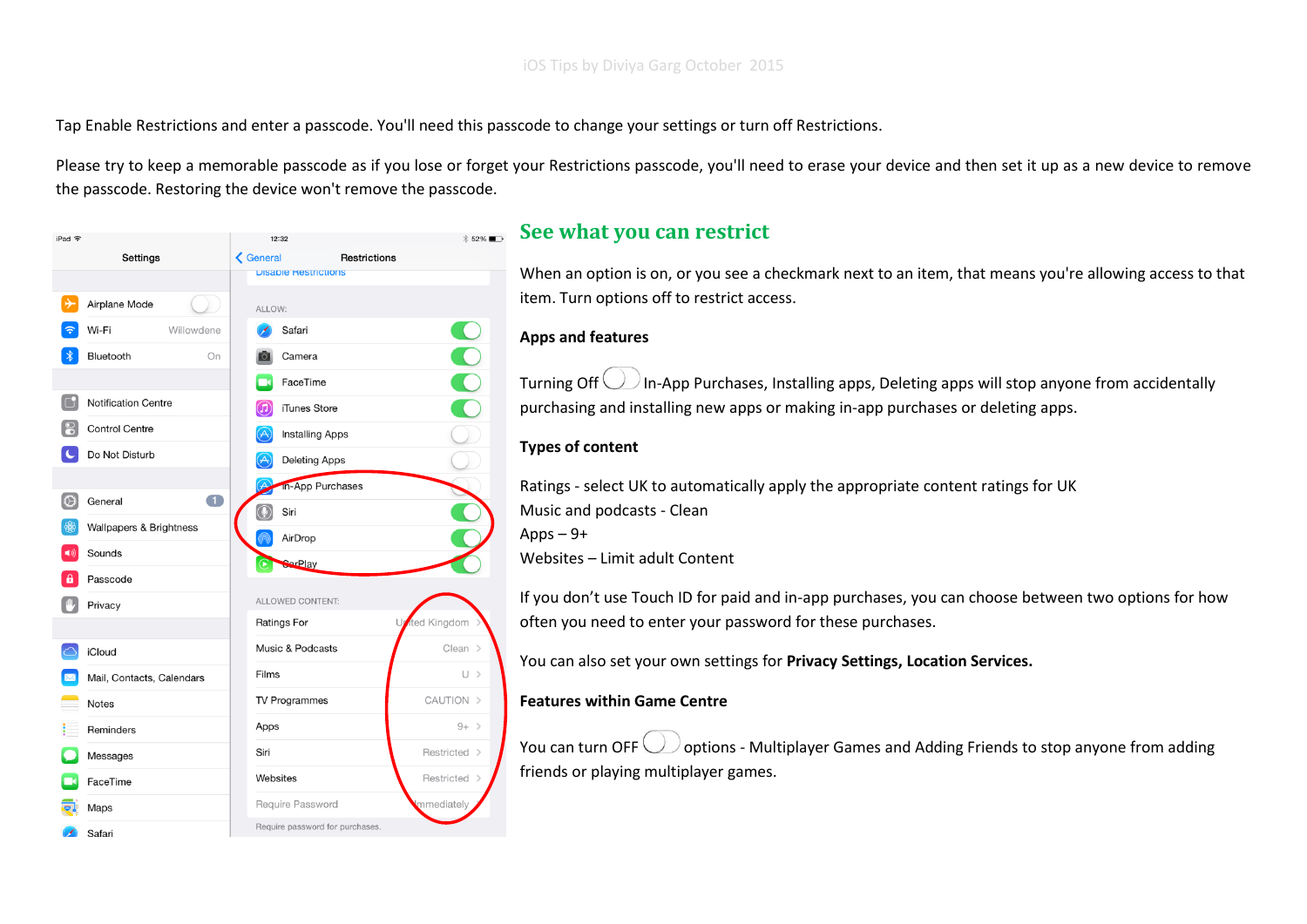# **How to close already open apps, save battery!**

Tap Home button two times.

Current app and all open apps appear as scrollable images at the bottom of the screen.

If you swipe with your finger to the left, you will see all open apps.

To close apps, swipe in up direction. Repeat to close each app.  $\Gamma$ 

Once all apps are closed, tap the home button once to exit this mode.

### **How to group apps**

Press and hold any app icon, until the icons start wiggling.

Now, drag and drop one of the icons on to another icon (for the apps you want to group together). Both apps will now appear in a group, appropriately named.

You can continue to add apps to a group by dropping them onto the group, or create new groups by dropping an ungrouped app on top of another grouped app. To rename the group, tap on the cross sign next to name, start typing in new name.

To stop the wiggling and commit your changes, tap the Home button once.

### **How to rename a group**

Tap the group you want to rename.

Press and hold an app icon in the group, the icons start wiggling.

And a cross sign appears next to the group name and the name becomes editable.

Tap and rename the group.

To stop the wiggling and commit your changes, tap the Home button once.